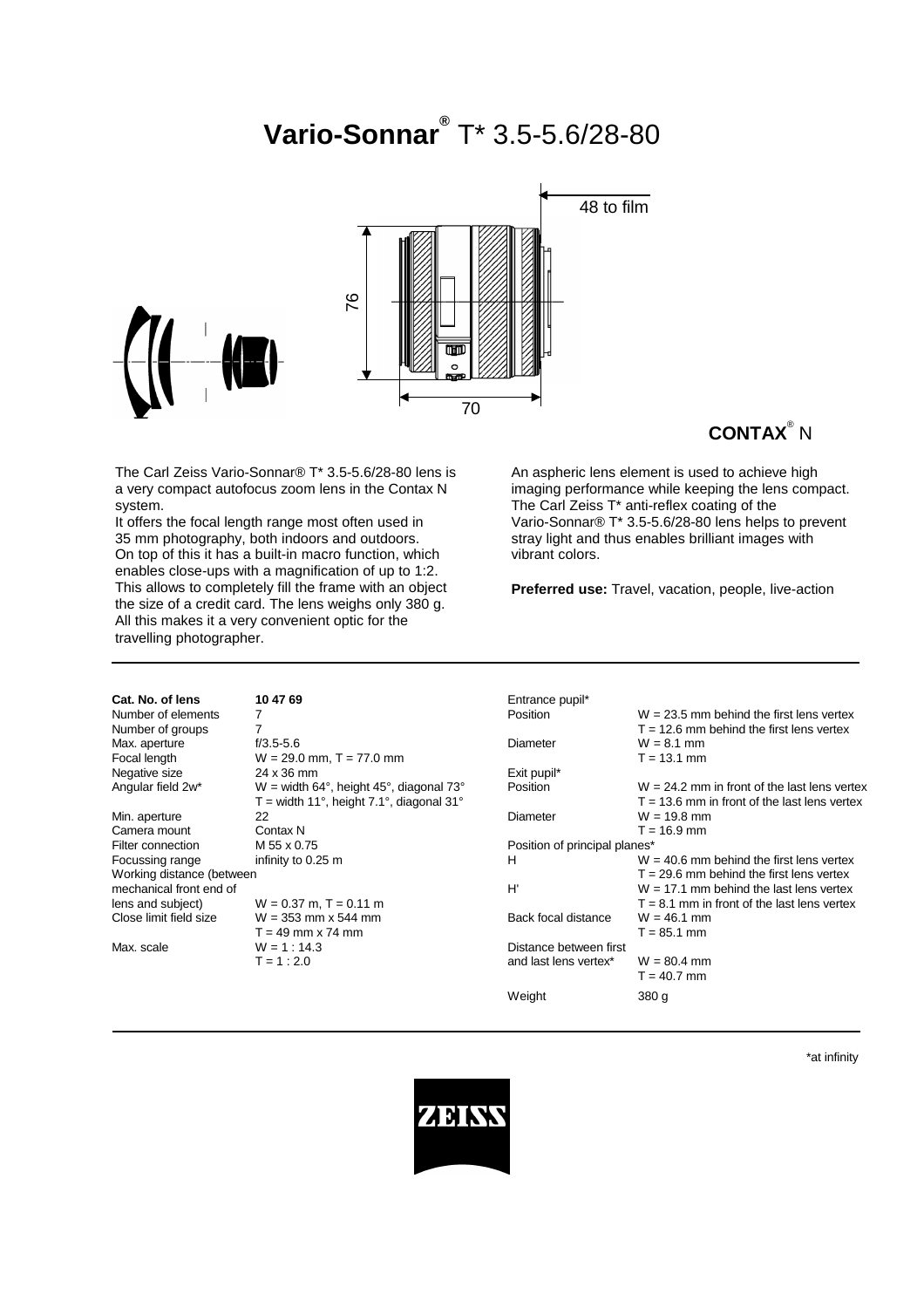### Performance data: **Vario-Sonnar**® T\* 3.5-5.6/28-80 Cat. No. 10 47 69

#### **1. MTF Diagrams**

The image height u - calculated from the image center - is entered in mm on the horizontal axis of the graph. The modulation transfer  $\overline{T}$  (MTF = Modulation Transfer Factor) is entered on the vertical axis. Parameters of the graph are the spatial frequencies R in cycles (line pairs) per mm given at the top of this page.

The lowest spatial frequency corresponds to the upper pair of curves, the highest spatial frequency to the lower pair. Above each graph, the f-number k is given for which the measurement was made. "White" light means that the measurement was made with a subject illumination having the approximate spectral distribution of daylight. Unless otherwise indicated, the performance data refer to large object distances, for which normal photographic lenses are primarily used.

#### **2. Relative illuminance**

In this diagram the horizontal axis gives the image height u in mm and the vertical axis the relative illuminance E, both for full aperture and a moderately stopped-down lens. The values for E are determined taking into account vignetting and natural light decrease.

#### **3. Distortion**

Here again the image height u is entered on the horizontal axis in mm. The vertical axis gives the distortion V in % of the relevant image height. A positive value for V means that the actual image point is further from the image center than with perfectly distortion-free imaging (pincushion distortion); a negative V indicates barrel distortion.







**Relative illuminance f = 28 mm E (%)**



**Distortion in % of image height u f = 28 mm**

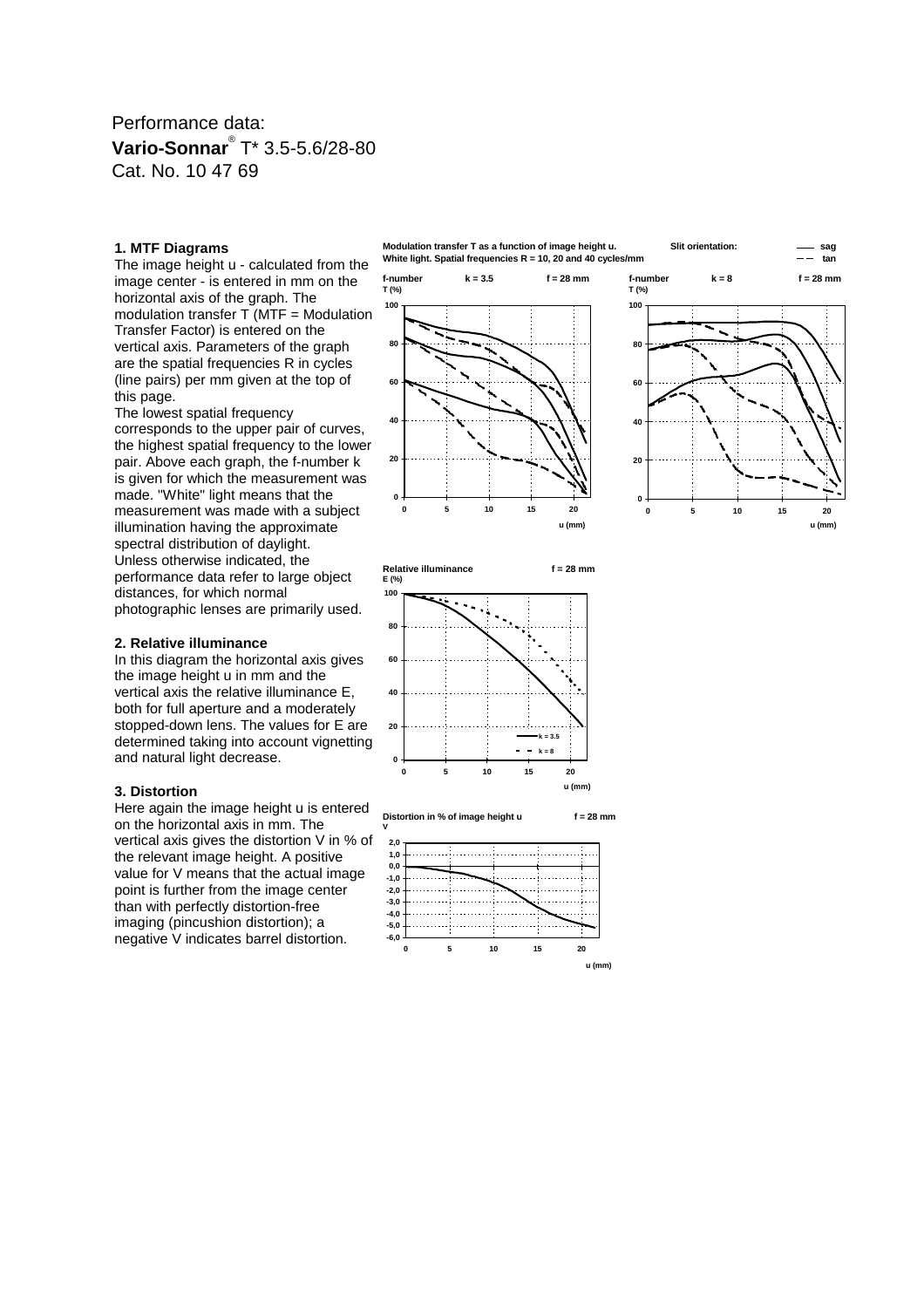# Performance data: **Vario-Sonnar**® T\* 3.5-5.6/28-80 Cat. No. 10 47 69